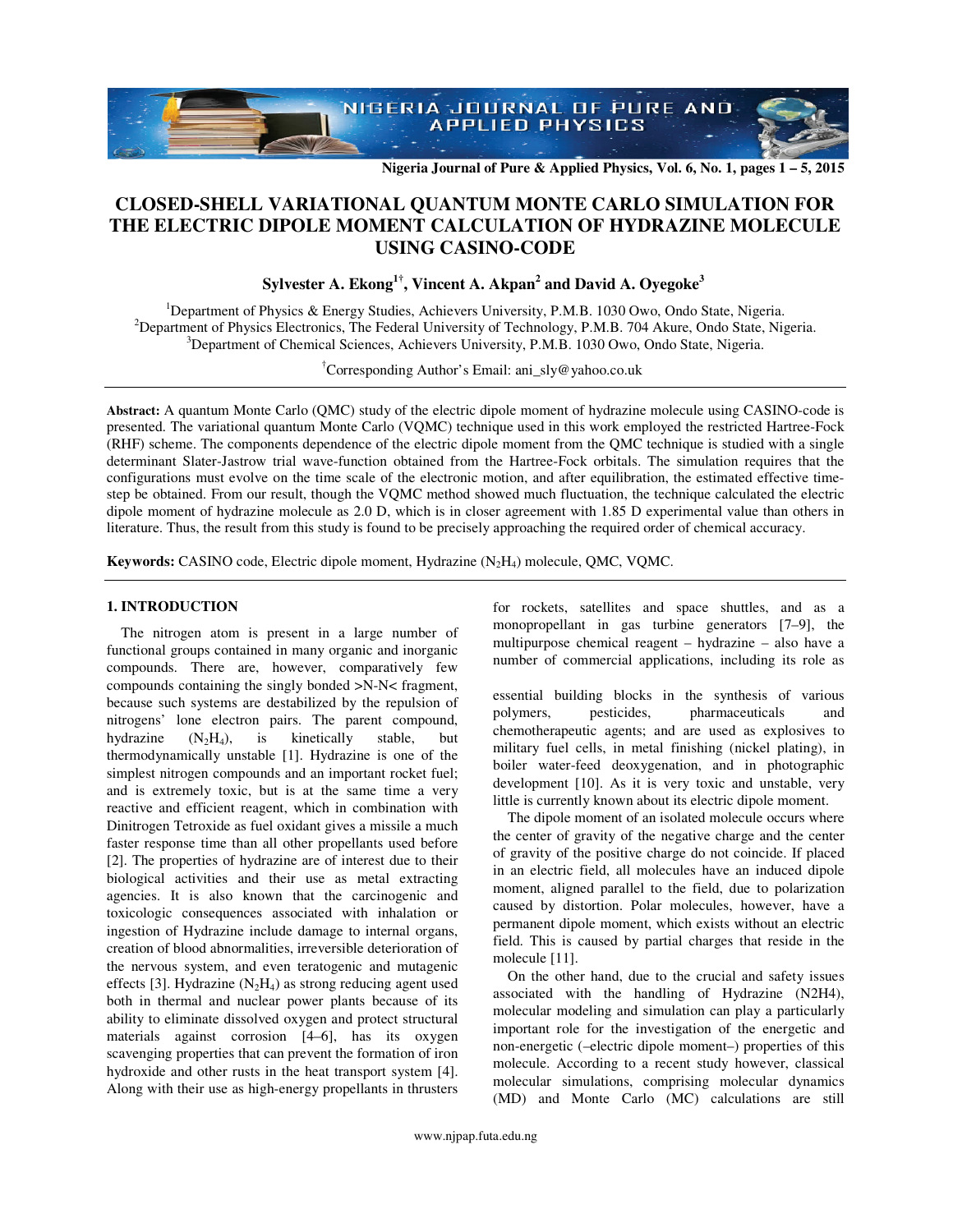uncommon for Hydrazine and its derivatives in scientific literature [2], especially for the accurate description of the electric dipole moment of hydrazine molecule.

One of the first theoretical work to study the electric dipole moment of hydrazine molecule using the data prepared by Maryott and Buckley (1953) was the work of Nelson Jr. et al., in 1967 [12]. Their calculation of the hydrazine's electric dipole moment was based on principal methods of dipole moment measurement and they obtained a value of 1.75 D, which though in good agreement, underestimated the experimental value of 1.85 D reported by Seddon et al., [13].

However, due to the advent of more powerful computational techniques and methods, researchers have shown more interest in calculating the electric dipole moment of hydrazine to the nearest accuracy, all in an attempt to bridge the gap between theory and experiment.

Recently, in the work of Kaczmarek et al., (2009), the electric dipole moment of hydrazine molecule was calculated using molecular dynamics and obtained a static equilibrium value of 2.22 D [14]. This value differs from the experimental value [13] by 0.37 D. More recently, Elts et al., (2014), calculated from their molecular model the electric dipole moment of hydrazine molecule as 2.25 D [2] which agrees well with the work of [14]; but differs from experimental value by 0.4 D, which is much more farther from experiment. However, both dipole moments [14, 2] overestimated the experimental value with a deviation of 20.0% and 21.6% respectively. These are relatively high. The reason for this significant deviation in both results could be attributed to the fact that both authors used basisset correlated methods, which goes a long way to limiting the accuracy of the electric dipole moment, since the dipole moment can be very sensitive to basis set, and convergence for weakly bonded systems can be very slow [15]. In addition, the dipole moment appears highly sensitive to the level of correlation used, especially for problems which require multi-reference treatment. This fact is well known, but a systematic study can be found in Ref. [15]. It is therefore important to explore other types of methods to understand the impact of many-body effects more thoroughly. That is why we employ the highly accurate alternative approach, which is quantum Monte Carlo (QMC) [16, 17]. QMC is very attractive since it is in principle exact; and in practice due to approximations it has a residual weak sensitivity to the size of basis sets, and it captures the correlations at a level of 90–95% [16,18, 19]. This is something that is quite difficult to achieve by correlated methods based on expansions in basis sets. In fact, there are previous studies of molecular dipole moments calculated by QMC methods for a few molecular systems [20 – 23].

We present in this paper, the quantum Monte Carlo CASINO – code, for the simulation and calculation of the electric dipole moment of hydrazine (N2H4) molecule

using variational quantum Monte Carlo (VQMC) technique. More importantly, the trial wave functions (used as a sampling function) employed in this work are the Slater Jastrow type.

The rest of this paper is structured as follows: Section 2 briefly introduce the VQMC method with an inclusion of the trial wave functions. Section 3 explains the computational details. In Section 4, the results and discussion are presented. Finally, the paper ends with concluding remarks in Section 5.

# **2. THE METHOD: QUANTUM MONTE CARLO METHOD**

The term "quantum Monte Carlo" encompasses different techniques based on random sampling, which involves the combination of quantum approach in physics with Monte Carlo procedures as applied to a system. There are many types of QMC techniques but this work focuses mainly on variational quantum Monte Carlo (VQMC) which depends on the availability of an appropriate trial wave-function to determine the zero-point energy or electric dipole moment; and this is because there are more recent researches [14, 2] that could be compared with the result of this work.

# **2.1. Variational quantum Monte Carlo method**

The variational quantum Monte Carlo (VQMC) method is based on the combination of the variational principle and the Monte Carlo evaluation of integrals. The VQMC method relies on the availability of a trial wave-function  $\psi_{\text{T}}$  that is a reasonably good approximation of the true ground-state wave-function. The way to produce good trial wave-function is describe further in this review. The trial wave-function must satisfy some functional conditions. Both  $\psi_{\text{T}}$  and  $\nabla \psi_{\text{T}}$  must be continuous wherever the potential is finite, and the integrals  $\int \psi_{\tau}^* \psi_{\tau}$  and  $\int \psi_{\tau}^* \hat{H} \psi_{\tau}$ must exist [18]. To keep the variance of the energy finite we also require  $\int \psi_{\rm T}^* \hat{H}^2 \psi_{\rm T}$  existing. The expectation value of  $\hat{H}$  computed with the trial wave-function  $\psi_{\text{T}}$  provides an upper bound on the exact ground-state energy  $E_0$ :

$$
E_{\rm v} = \frac{\int \psi_{\rm T}^*(\mathbf{R}) \hat{H} \psi_{\rm T}(\mathbf{R}) d\mathbf{R}}{\int \psi_{\rm T}^*(\mathbf{R}) \psi_{\rm T}(\mathbf{R}) d\mathbf{R}} \ge E_0
$$
 (2.1)

In a VQMC simulation this bound is calculated using the Metropolis Monte Carlo method. Equation (2.1) is rearranged as follows:

$$
E_{\rm v} = \frac{\int |\psi_{\rm T}(\mathbf{R})|^2 \left[ \psi_{\rm T}(\mathbf{R})^{-1} \hat{H} \psi_{\rm T}(\mathbf{R}) \right] d\mathbf{R}}{\int |\psi_{\rm T}(\mathbf{R})|^2 d\mathbf{R}} \quad (2.2)
$$

and the Metropolis algorithm is used to sample a set of points  ${R_m : m = 1, M}$  from the configuration-space probability density given in Equation (2.3) as

$$
\rho(\mathbf{R}) = \frac{|\psi_{\mathrm{T}}(\mathbf{R})|^2}{\int |\psi_{\mathrm{T}}(\mathbf{R})|^2 d\mathbf{R}} \tag{2.3}
$$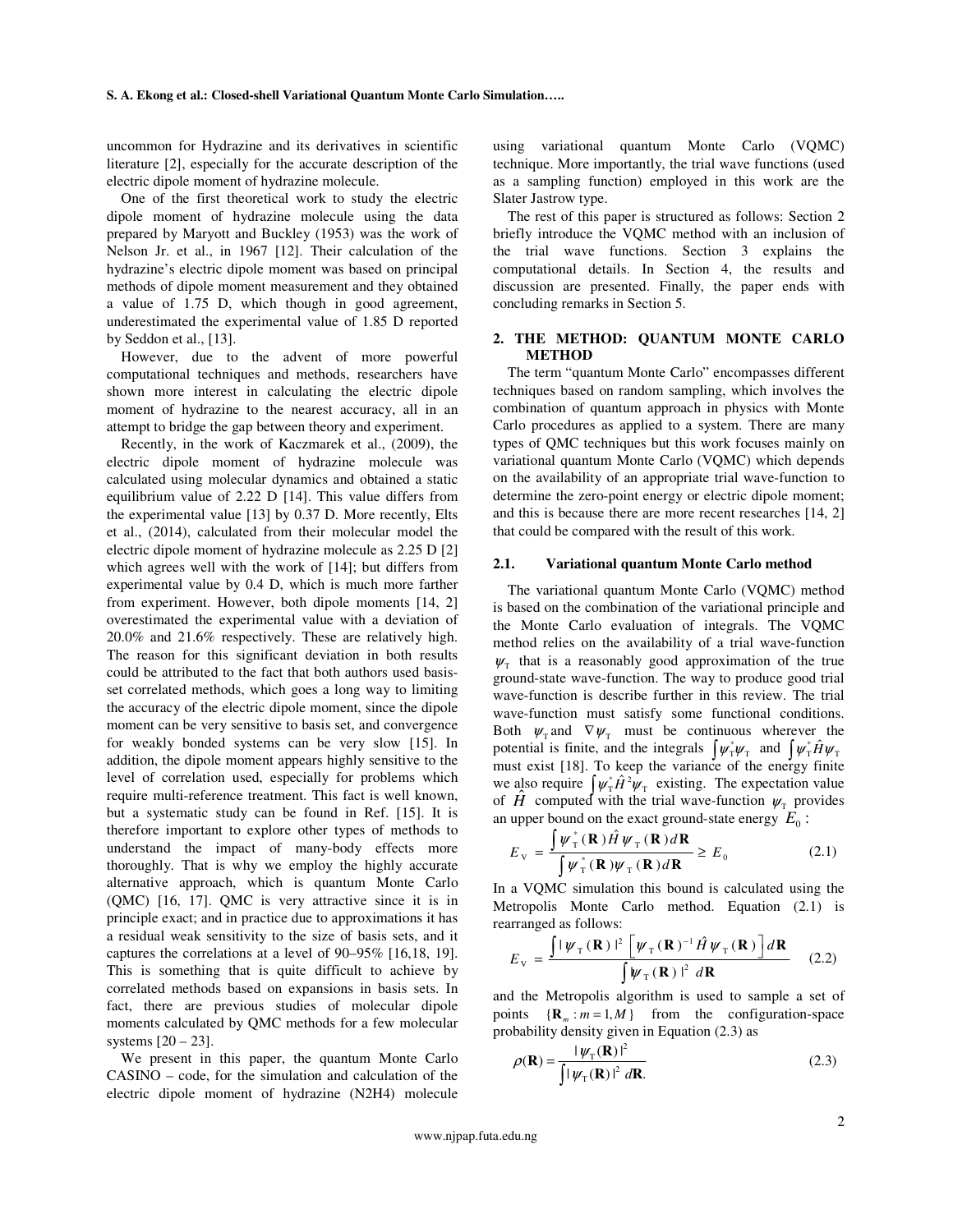Here, the equilibrium walker density  $n(\mathbf{R})$  is proportional to  $\rho(\mathbf{R})$ , and the probability of finding any given walker in  $d\mathbf{R}$  is  $\rho(\mathbf{R})d\mathbf{R}$ . The trial moves are sampled from the current position of the walker, the variance of the Gaussian being chosen such that average acceptance probability is roughly 50% [24].

At each of these points the "local energy"  $E_L(\mathbf{R}) = \psi_\text{T}(\mathbf{R})^{-1} \hat{H} \psi_\text{T}(\mathbf{R})$  is evaluated and the average energy accumulated is given by

$$
E_{\rm V} \approx \frac{1}{M} \sum_{m=1}^{M} E_L(\mathbf{R}_m). \tag{2.4}
$$

## **2.2. Trial wave functions**

The trial wave functions used in this work are of the Slater– Jastrow type [25] written as:

$$
\psi_{T}(\mathbf{R}) = \sum_{i} d_{i} D_{i}^{\alpha}(\mathbf{R}) D_{i}^{\beta}(\mathbf{R}) e^{J(\mathbf{R})}
$$
(2.5)

where  $D_i^{\alpha(\beta)}(\mathbf{R})$  is a Slater determinant of spin  $\alpha(\beta)$ electrons,  $d_i$  is the coefficient and  $J(\mathbf{R})$  is the Jastrow function. The nodes of a trial wave-function are determined by the antisymmetric Slater component. The Jastrow function containing one-body and two-body explicit correlation terms is given by

$$
J(\mathbf{R}) = \sum_{i>j} u(r_{ij}) + \sum_{l} \sum_{i} \chi_{l}(r_{il})
$$
 (2.6)

where  $i(j)$  and *I* are electron and nuclei indices, respectively, and  $r_{ii}$ ,  $r_{ij}$  are the corresponding distances. The  $u$  and  $\chi$  terms describe electron–electron and electron–nucleus correlations respectively. Although the accuracy of the simulation relies on the Slater component, the Jastrow factor is also important for the efficiency of the simulation as it helps to reduce fluctuations and the cost of the computation. Again, though VQMC can be quite powerful when applied to the right problem, the necessity of guessing the functional form of the trial function limits its accuracy and there is no known way to systematically improve it all the way to the exact non-relativistic limit. Thus in practice, the main use of VQMC is in providing the optimized trial wave function required as an important sampling function by the much more powerful DQMC (diffusion quantum Monte Carlo) technique.

#### **3. COMPUTATIONAL DETAILS**

In this work, the QMC calculations were carried out by using the QMC software package, CASINO-code [24]. The CASINO-code simulation was run for a single expectation value, and thereby used for calculating the electric dipole moment of hydrazine molecule by VQMC, with the imaginary time-step set at 0.002. The VQMC step is an input parameter corresponding to the total number of particle configurations for which the simulation depends. In order to calculate the dipole moment by means of QMC, the energy calculations need to be carried out separately. The correlated wave-function from VQMC is then optimized using the variance minimization method to obtain an efficient and more accurate convergence of the energy. Thus, one of the most important steps in our QMC calculations is to obtain suitable trial wave function. Following the generation of the Slater components, the optimization of the Jastrow function containing one-body and two-body explicit correlation terms was carried out. The optimization of the Jastrow function was as important as obtaining the Slater components since inadequacy in the Jastrow can increase the locality approximation bias. In our present paper, up to 27 Jastrow variational parameters were used and their optimization was performed with a variance – minimization scheme [26] in the framework of variational quantum Monte Carlo (VQMC), a variant of QMC.

The CASINO-code used was run on a Linux based operating system (Ubuntu environment) having a working Fortran 90 compiler.

# **4. RESULTS AND DISCUSSION**

Every VQMC step generates a new configuration of electrons and nuclei, and because of the difference in interparticle separation, each of these will have a different energy leading to different electric dipole moment. The correct expectation value of the electric dipole moment is the average dipole moment of thousands of these configurations. The graph of the dorsal view and lateral view results of the VQMV run for a hydrazine molecule, generated from 40,000 configurations are shown in Figure  $1(a)$  and Figure  $1(b)$  below. The number of equilibration steps underwent is 2000 moves, at an imaginary time-step set to 0.002 having a target weight of 1000. The simulation took 10000 lines of data between accepted configurations, and gave the best estimate effective time-step to be 0.00198821.

The calculated electric dipole moment from the output file is obtained at  $10.262209405a.u.$  (which is the maximum distance from origin), with an acceptance ratio of 50.3498% which is in good agreement as predicted by [24]. The results presented in Figure 1(a), and Figure 1(b), indicates that the more the VQMC steps simulated, the more likely that the calculated value of the electric dipole moment will be closer to the experimental value. The electric dipole moment value obtained from the VQMC components is 2.0 D with its symmetry directed along the x-component as shown in Figure 1(b).

Thus, the electric dipole moment calculated in this work using CASINO-code is in closer agreement with the experimental value of 1.85 D [13], than the other theoretical values reported in literature. In our study, we observed from the graphs that the deviation from experiment is 0.15 D which is highly reduced compared to the recently calculated values in the literature [14, 2]. Comparing our result with the works of Kaczmarek et al., [14] and Elts et al., [2] which are respectively 20.0% and 21.6% deviations away from the experimental value [13],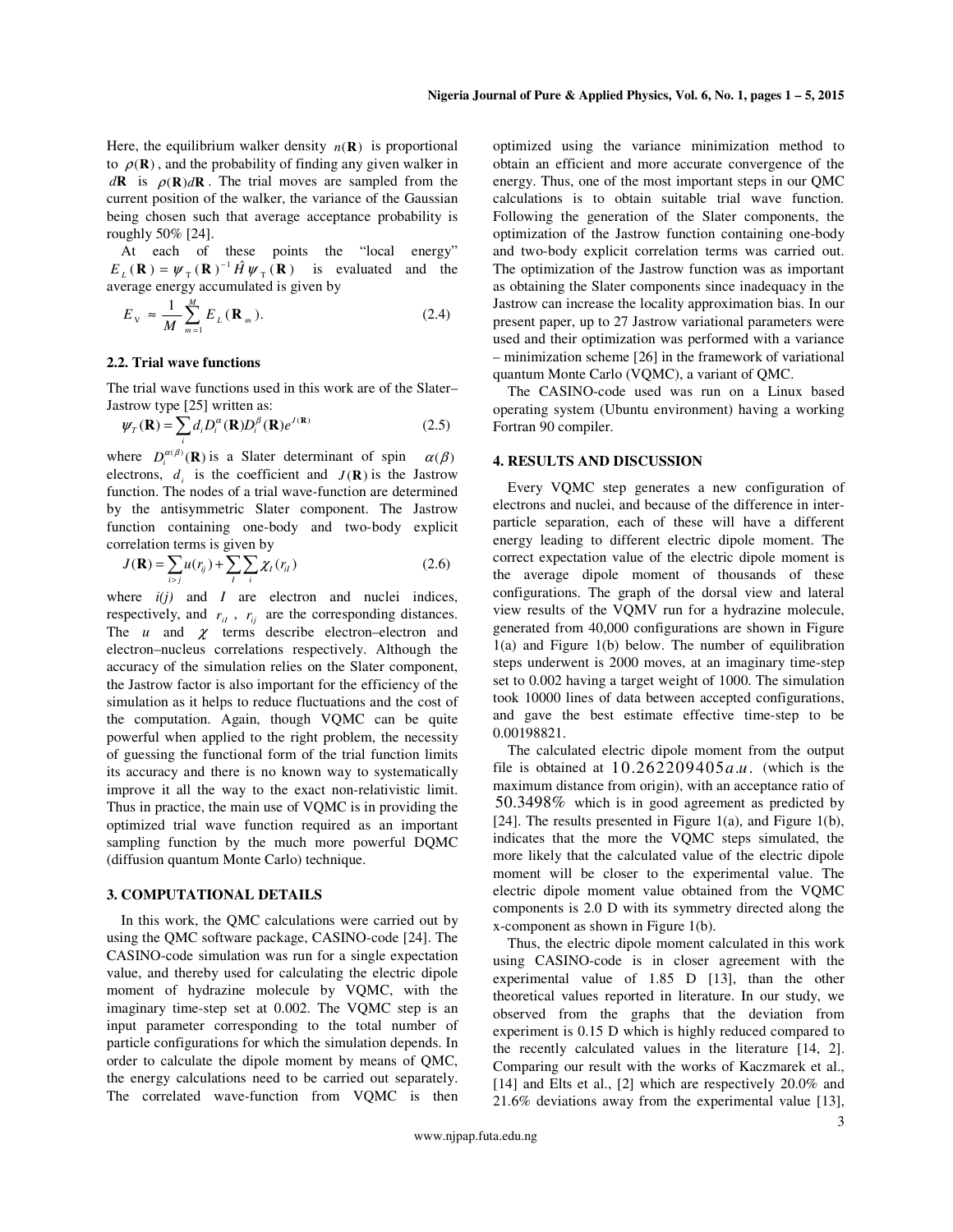## **S. A. Ekong et al.: Closed-shell Variational Quantum Monte Carlo Simulation…..**



Figure 1: (a) VQMC Dorsal View of Electric Dipole Moment Components and (b) VQMC Lateral View of Electric Dipole Moment Components.



Figure 2: Graph of electric dipole moment square versus number of VQMC steps.

we have obtained a value with a lesser deviation of 8.1%. This result support claims that QMC provides near chemical accuracy however as predicted by [27]. In relation to Figure 1(a) and Figure 1(b), the difference in the calculated electric dipole moment of the hydrazine molecule from experiment is considerably low compared to other techniques [14, 2].

Table 1: Comparative analysis of the electric dipole moment of hydrazine molecule calculated by different researchers

| nyarazine molecule calculated by different researchers |                          |                           |       |
|--------------------------------------------------------|--------------------------|---------------------------|-------|
|                                                        | S/N Authors              | Techniques/Methods        | E.D.M |
|                                                        | Seddon et al., (1976)    | <b>Experimental Value</b> | 1.85  |
|                                                        | 2 Nelson et al., (1967)  | Principal Methods         | 1.75  |
| 3                                                      | Kaczmarek et al., (2009) | <b>Molecular Dynamics</b> | 2.22. |
|                                                        | Elts et al., (2014)      | Molecular Model           | 2.25  |
|                                                        | This work                | VOMC (CASINO – Code)      | 2.00  |

E.D.M. = Electric dipole moment

Thus, the deviation of the electric dipole moment in the present work may be due to the single determinant Slater-Jastrow trial wave-function used**,** since inadequacy in the Jastrow can increase the locality approximation bias. Nevertheless, Figure 2 show that the convergence in VQMC method is reached at a point where a continual increase in the VQMC steps did not result in any further significant increase in the electric dipole moment value of the hydrazine molecule; but indicating an instability in VQMC method as its electric dipole moment square fluctuated above 120 within the numbers of the VQMC steps.

However, the standout points in the graph of Figure 2 may be due to inclusion of unequilibrated data in the final average data which will give a systematic bias to the averages obtained. Again, from the output file, an acceptance ratio of 50.3498% obtained, implies an improved stability in the energy from the use of VQMC method in the CASINO – code which is in conformity with the prediction of Foulkes et al. [18]. This indicates that the chosen time-step does not limit the number of accepted